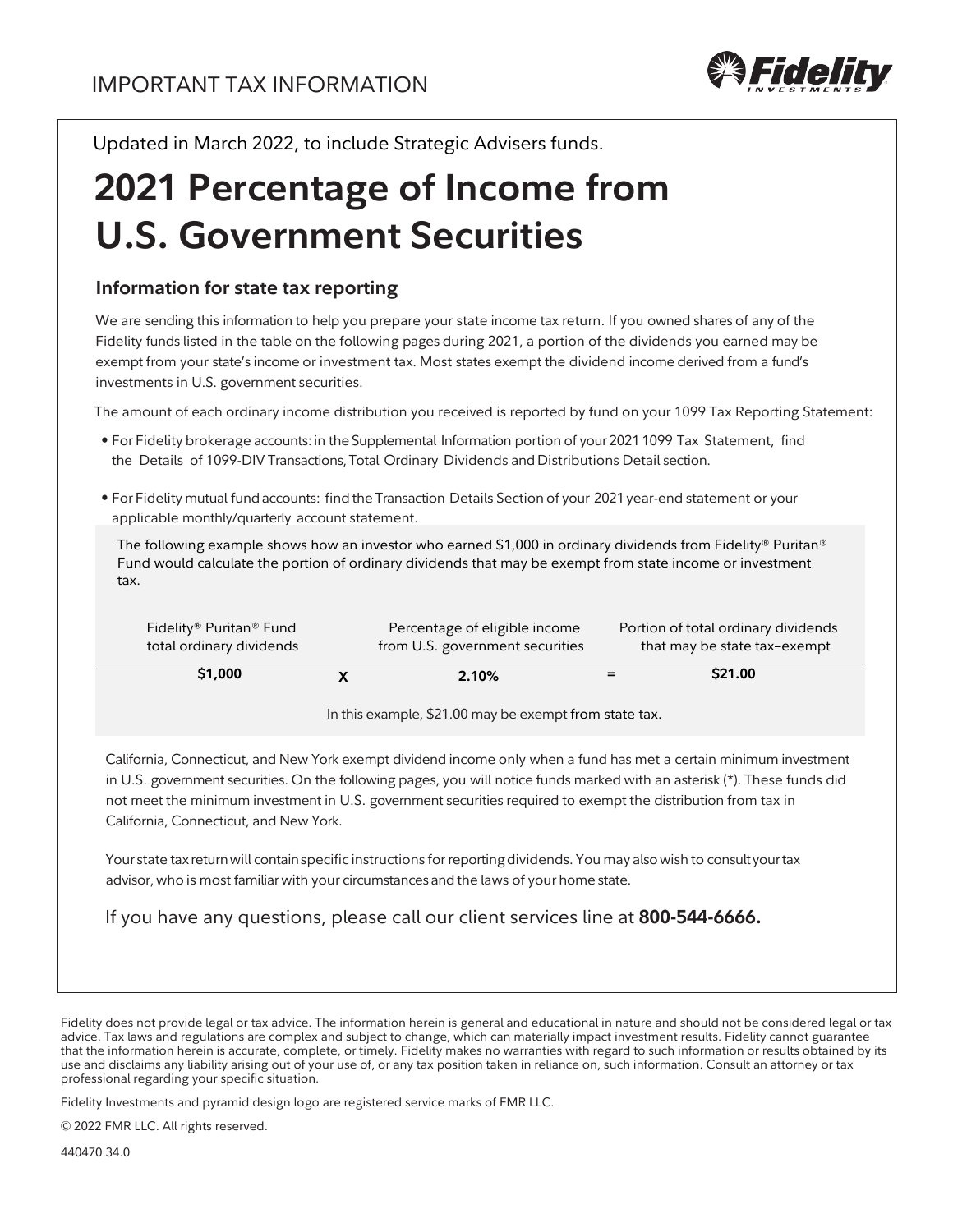| <b>FUND/PORTFOLIO NAME</b>                                      | <b>SYMBOL</b> | <b>PERCENTAGE</b> |
|-----------------------------------------------------------------|---------------|-------------------|
| Fidelity Asset Manager® 20%*                                    | <b>FASIX</b>  | 9.95%             |
| Fidelity Asset Manager® 30%*                                    | <b>FTANX</b>  | 8.25%             |
| Fidelity Asset Manager <sup>®</sup> 40%*                        | <b>FFANX</b>  | 6.96%             |
| Fidelity Asset Manager <sup>®</sup> 50%*                        | <b>FASMX</b>  | 6.23%             |
| Fidelity Asset Manager® 60%*                                    | <b>FSANX</b>  | 5.38%             |
| Fidelity Asset Manager® 70%*                                    | <b>FASGX</b>  | 4.47%             |
| Fidelity Asset Manager® 85%*                                    | <b>FAMRX</b>  | 2.32%             |
| Fidelity® Balanced Fund: All Classes*                           | Various       | 2.13%             |
| Fidelity® Balanced K6 Fund*                                     | <b>FBKFX</b>  | 2.82%             |
| Fidelity® Capital & Income Fund*                                | <b>FAGIX</b>  | 0.03%             |
| Fidelity® Commodity Strategy Central Fund*                      | <b>FCCSX</b>  | 25.40%            |
| Fidelity® Commodity Strategy Fund*                              | <b>FYHTX</b>  | 23.19%            |
| Fidelity® Conservative Income Bond Fund: All Classes*           | Various       | 8.58%             |
| Fidelity® Corporate Bond Fund*                                  | <b>FCBFX</b>  | 2.43%             |
| Fidelity® Education Income Fund*                                | <b>FEDUX</b>  | 18.08%            |
| Fidelity® Emerging Markets Debt Central Fund*                   | <b>FEMAF</b>  | 0.04%             |
| Fidelity® Environmental Bond Fund*                              | <b>FFEBX</b>  | 18.02%            |
| Fidelity® Equity-Income Fund: All Classes*                      | Various       | 0.01%             |
| Fidelity Flex <sup>SM</sup> Conservative Income Bond Fund*      | <b>FJTDX</b>  | 4.53%             |
| Fidelity Flex <sup>SM</sup> Core Bond Fund*                     | <b>FLXCX</b>  | 16.79%            |
| Fidelity Flex <sup>SM</sup> Freedom Blend 2005 Fund*            | <b>FERNX</b>  | 20.10%            |
| Fidelity Flex <sup>SM</sup> Freedom Blend 2010 Fund*            | <b>FISNX</b>  | 15.32%            |
| Fidelity Flex <sup>SM</sup> Freedom Blend 2015 Fund*            | <b>FILSX</b>  | 11.81%            |
| Fidelity Flex <sup>SM</sup> Freedom Blend 2020 Fund*            | <b>FULSX</b>  | 9.69%             |
| Fidelity Flex <sup>SM</sup> Freedom Blend 2025 Fund*            | <b>FELSX</b>  | 7.72%             |
| Fidelity Flex <sup>SM</sup> Freedom Blend 2030 Fund*            | <b>FVLSX</b>  | 6.07%             |
| Fidelity Flex <sup>SM</sup> Freedom Blend 2035 Fund*            | <b>FJLSX</b>  | 2.49%             |
| Fidelity Flex <sup>SM</sup> Freedom Blend 2040 Fund*            | <b>FCLSX</b>  | 2.38%             |
| Fidelity Flex <sup>SM</sup> Freedom Blend 2045 Fund*            | <b>FOLSX</b>  | 2.74%             |
| Fidelity Flex <sup>SM</sup> Freedom Blend 2050 Fund*            | <b>FYLSX</b>  | 2.17%             |
| Fidelity Flex <sup>SM</sup> Freedom Blend 2055 Fund*            | <b>FQLSX</b>  | 2.83%             |
| Fidelity Flex <sup>SM</sup> Freedom Blend 2060 Fund*            | <b>FWLSX</b>  | 2.87%             |
| Fidelity Flex <sup>SM</sup> Freedom Blend 2065 Fund*            | <b>FDFPX</b>  | 2.83%             |
| Fidelity Flex <sup>SM</sup> Freedom Blend Income Fund*          | <b>FTLSX</b>  | 22.85%            |
| Fidelity Flex <sup>SM</sup> Government Money Market Fund        | <b>FLGXX</b>  | 67.18%            |
| Fidelity Flex <sup>SM</sup> Inflation-Protected Bond Index Fund | <b>FBUIX</b>  | 99.99%            |
| Fidelity Flex <sup>SM</sup> Short-Term Bond Fund*               | <b>FBSTX</b>  | 26.54%            |
| Fidelity Flex <sup>SM</sup> U.S. Bond Index Fund*               | <b>FIBUX</b>  | 24.85%            |
| Fidelity® Floating Rate High Income Fund                        | <b>FFRHX</b>  | 0.04%             |
| Fidelity Freedom® 2005 Fund: All Classes*                       | Various       | 17.89%            |
| Fidelity Freedom® 2010 Fund: All Classes*                       | Various       | 13.19%            |
| Fidelity Freedom® 2015 Fund: All Classes*                       | Various       | 10.06%            |

\*This fund did not meet the minimum investment in U.S. government securities required to exempt the distribution from tax in California, Connecticut, and New York.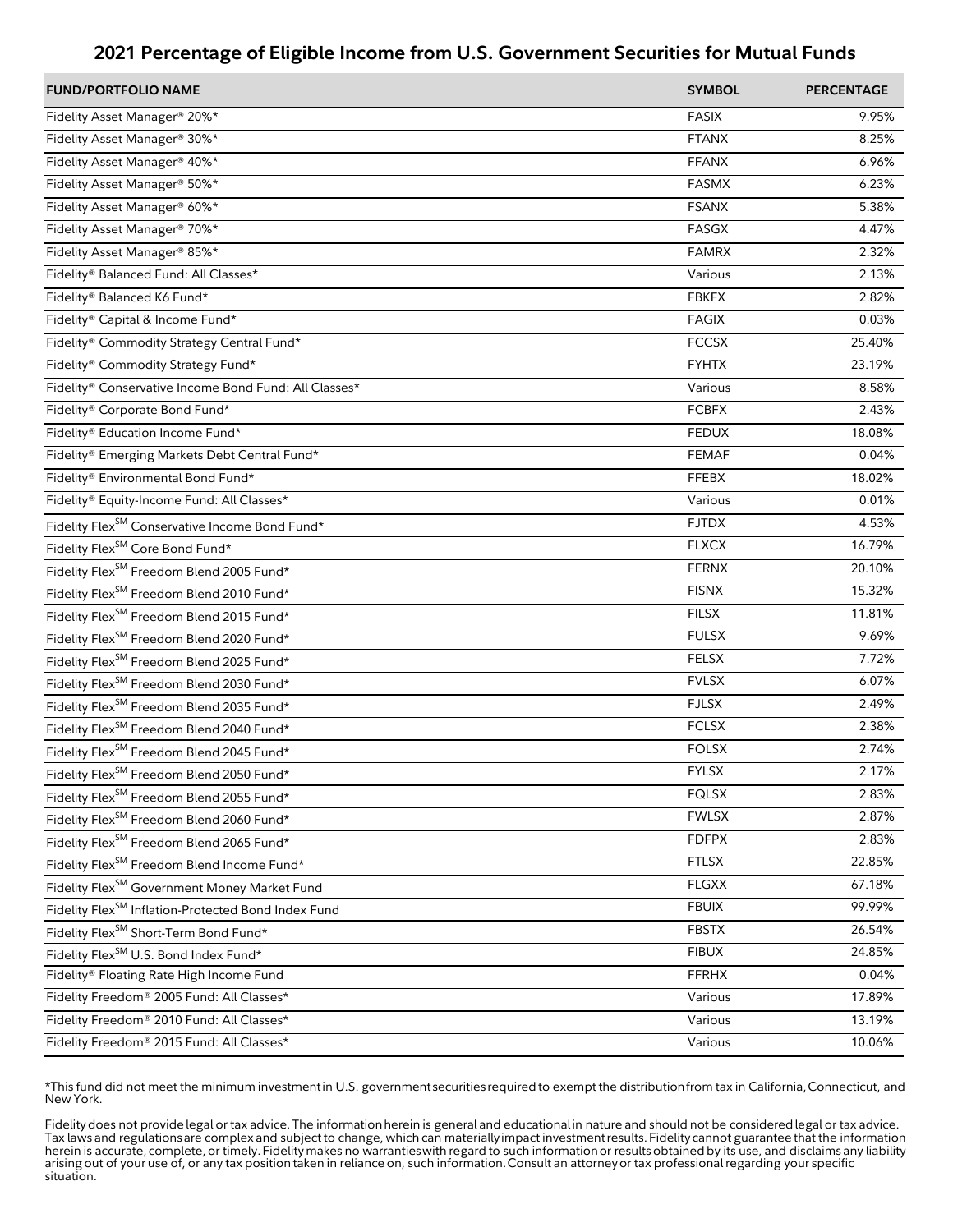| <b>FUND/PORTFOLIO NAME</b>                        | <b>SYMBOL</b> | <b>PERCENTAGE</b> |
|---------------------------------------------------|---------------|-------------------|
| Fidelity Freedom® 2020 Fund: All Classes*         | Various       | 7.84%             |
| Fidelity Freedom® 2025 Fund: All Classes*         | Various       | 6.54%             |
| Fidelity Freedom® 2030 Fund: All Classes*         | Various       | 5.46%             |
| Fidelity Freedom® 2035 Fund: All Classes*         | Various       | 3.08%             |
| Fidelity Freedom® 2040 Fund: All Classes*         | Various       | 2.45%             |
| Fidelity Freedom® 2045 Fund: All Classes*         | Various       | 2.44%             |
| Fidelity Freedom® 2050 Fund: All Classes*         | Various       | 2.43%             |
| Fidelity Freedom® 2055 Fund: All Classes*         | Various       | 2.43%             |
| Fidelity Freedom® 2060 Fund: All Classes*         | Various       | 2.41%             |
| Fidelity Freedom® 2065 Fund: All Classes*         | Various       | 2.23%             |
| Fidelity Freedom® Blend 2005 Fund: All Classes*   | Various       | 19.69%            |
| Fidelity Freedom® Blend 2010 Fund: All Classes*   | Various       | 15.47%            |
| Fidelity Freedom® Blend 2015 Fund: All Classes*   | Various       | 11.95%            |
| Fidelity Freedom® Blend 2020 Fund: All Classes*   | Various       | 9.35%             |
| Fidelity Freedom® Blend 2025 Fund: All Classes*   | Various       | 7.85%             |
| Fidelity Freedom® Blend 2030 Fund: All Classes*   | Various       | 6.59%             |
| Fidelity Freedom® Blend 2035 Fund: All Classes*   | Various       | 3.70%             |
| Fidelity Freedom® Blend 2040 Fund: All Classes*   | Various       | 2.97%             |
| Fidelity Freedom® Blend 2045 Fund: All Classes*   | Various       | 2.98%             |
| Fidelity Freedom® Blend 2050 Fund: All Classes*   | Various       | 2.98%             |
| Fidelity Freedom® Blend 2055 Fund: All Classes*   | Various       | 2.96%             |
| Fidelity Freedom® Blend 2060 Fund: All Classes*   | Various       | 2.94%             |
| Fidelity Freedom® Blend 2065 Fund: All Classes*   | Various       | 2.81%             |
| Fidelity Freedom® Blend Income Fund: All Classes* | Various       | 22.11%            |
| Fidelity Freedom® Income Fund: All Classes*       | Various       | 20.16%            |
| Fidelity Freedom® Index 2005 Fund: All Classes*   | Various       | 37.94%            |
| Fidelity Freedom® Index 2010 Fund: All Classes*   | Various       | 32.40%            |
| Fidelity Freedom® Index 2015 Fund: All Classes*   | Various       | 26.68%            |
| Fidelity Freedom® Index 2020 Fund: All Classes*   | Various       | 21.56%            |
| Fidelity Freedom® Index 2025 Fund: All Classes*   | Various       | 18.51%            |
| Fidelity Freedom® Index 2030 Fund: All Classes*   | Various       | 15.44%            |
| Fidelity Freedom® Index 2035 Fund: All Classes*   | Various       | 6.18%             |
| Fidelity Freedom® Index 2040 Fund: All Classes*   | Various       | 4.33%             |
| Fidelity Freedom® Index 2045 Fund: All Classes*   | Various       | 4.31%             |
| Fidelity Freedom® Index 2050 Fund: All Classes*   | Various       | 4.33%             |
| Fidelity Freedom® Index 2055 Fund: All Classes*   | Various       | 4.30%             |
| Fidelity Freedom® Index 2060 Fund: All Classes*   | Various       | 4.21%             |
| Fidelity Freedom® Index 2065 Fund: All Classes*   | Various       | 3.73%             |
| Fidelity Freedom® Index Income Fund: All Classes* | Various       | 40.52%            |
| Fidelity® Global Credit Fund*                     | <b>FGBFX</b>  | 0.17%             |
| Fidelity® Government Cash Reserves*               | <b>FDRXX</b>  | 54.80%            |
| Fidelity® Government Income Fund                  | <b>FGOVX</b>  | 62.93%            |

\*This fund did not meet the minimum investment in U.S. government securities required to exempt the distribution from tax in California, Connecticut, and New York.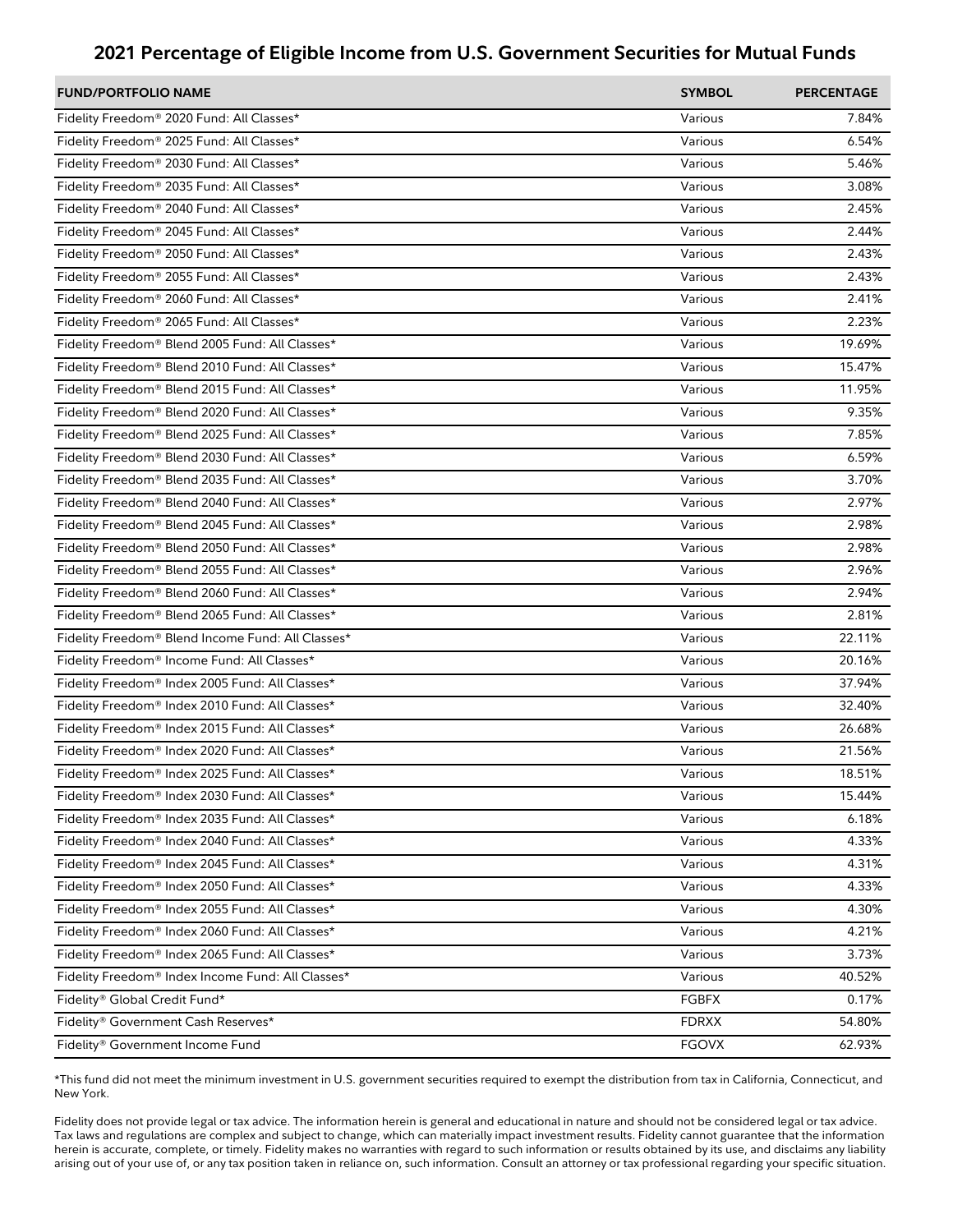| <b>FUND/PORTFOLIO NAME</b>                                                | <b>SYMBOL</b> | <b>PERCENTAGE</b> |
|---------------------------------------------------------------------------|---------------|-------------------|
| Fidelity® Government Money Market Fund: All Classes*                      | Various       | 52.90%            |
| Fidelity® Health Savings Fund: All Classes*                               | Various       | 29.68%            |
| Fidelity® Health Savings Index Fund*                                      | <b>FHSNX</b>  | 52.31%            |
| Fidelity® High Income Fund*                                               | <b>SPHIX</b>  | 0.01%             |
| Fidelity® Inflation-Protected Bond Index Central Fund                     | QFIPQ         | 100.00%           |
| Fidelity® Inflation-Protected Bond Index Fund                             | <b>FIPDX</b>  | 99.98%            |
| Fidelity® Intermediate Bond Fund*                                         | <b>FTHRX</b>  | 23.04%            |
| Fidelity® Intermediate Government Income Fund                             | <b>FSTGX</b>  | 83.65%            |
| Fidelity® Intermediate Treasury Bond Index Fund                           | <b>FUAMX</b>  | 99.59%            |
| Fidelity® International Bond Index Fund*                                  | <b>FBIIX</b>  | 0.02%             |
| Fidelity® Investment Grade Bond Central Fund*                             | QTICQ         | 15.42%            |
| Fidelity® Investment Grade Bond Fund*                                     | <b>FBNDX</b>  | 15.31%            |
| Fidelity® Investments Money Market - Money Market Portfolio: All Classes* | Various       | 4.04%             |
| Fidelity® Investments Money Market Government Portfolio: All Classes*     | Various       | 50.51%            |
| Fidelity® Investments Money Market Treasury Only Portfolio: All Classes   | Various       | 99.91%            |
| Fidelity® Investments Money Market Treasury Portfolio: All Classes*       | Various       | 77.70%            |
| Fidelity® Limited Term Bond Fund*                                         | <b>FJRLX</b>  | 6.00%             |
| Fidelity® Limited Term Government Fund                                    | <b>FFXSX</b>  | 79.74%            |
| Fidelity® Long-Term Treasury Bond Index Fund                              | <b>FNBGX</b>  | 99.97%            |
| Fidelity Managed Retirement 2010 Fund <sup>SM</sup> : All Classes*        | Various       | 19.30%            |
| Fidelity Managed Retirement 2015 Fund <sup>SM</sup> : All Classes*        | Various       | 15.36%            |
| Fidelity Managed Retirement 2020 Fund <sup>SM</sup> : All Classes*        | Various       | 12.67%            |
| Fidelity Managed Retirement 2025 Fund <sup>SM</sup> : All Classes*        | Various       | 10.46%            |
| Fidelity Managed Retirement 2030 Fund <sup>SM</sup> : All Classes*        | Various       | 9.32%             |
| Fidelity Managed Retirement Income Fund <sup>SM</sup> : All Classes*      | Various       | 22.64%            |
| Fidelity® Money Market Central Fund*                                      | <b>FMKCF</b>  | 2.74%             |
| Fidelity® Money Market Fund: All Classes*                                 | Various       | 3.58%             |
| Fidelity® Multi-Asset Income Fund*                                        | <b>FMSDX</b>  | 6.91%             |
| Fidelity® Multi-Asset Index Fund*                                         | <b>FFNOX</b>  | 3.68%             |
| Fidelity® New Markets Income Fund*                                        | <b>FNMIX</b>  | 0.03%             |
| Fidelity® Puritan® Fund: All Classes*                                     | Various       | 2.10%             |
| Fidelity® Puritan K6 Fund*                                                | <b>FPKFX</b>  | 4.93%             |
| Fidelity® Real Estate Income Fund*                                        | <b>FRIFX</b>  | 0.03%             |
| Fidelity® SAI Inflation-Focused Fund                                      | <b>FIFGX</b>  | 89.70%            |
| Fidelity® SAI Long-Term Treasury Bond Index Fund                          | <b>FBLTX</b>  | 99.02%            |
| Fidelity® SAI Low Duration Income Fund*                                   | <b>FZOLX</b>  | 3.26%             |
| Fidelity® SAI Short-Term Bond Fund*                                       | <b>FZOMX</b>  | 8.43%             |
| Fidelity® SAI Total Bond Fund*                                            | <b>FSMTX</b>  | 17.24%            |
| Fidelity® SAI U.S. Treasury Bond Index Fund                               | <b>FUTBX</b>  | 99.73%            |
| Fidelity® Series 0-5 Year Inflation-Protected Bond Index Fund             | <b>FSTZX</b>  | 99.97%            |
| Fidelity® Series 5+ Year Inflation-Protected Bond Index Fund              | <b>FSTDX</b>  | 99.99%            |
| Fidelity® Series Bond Index Fund*                                         | <b>FIFZX</b>  | 25.10%            |

\*This fund did not meet the minimum investment in U.S. government securities required to exempt the distribution from tax in California, Connecticut, and New York.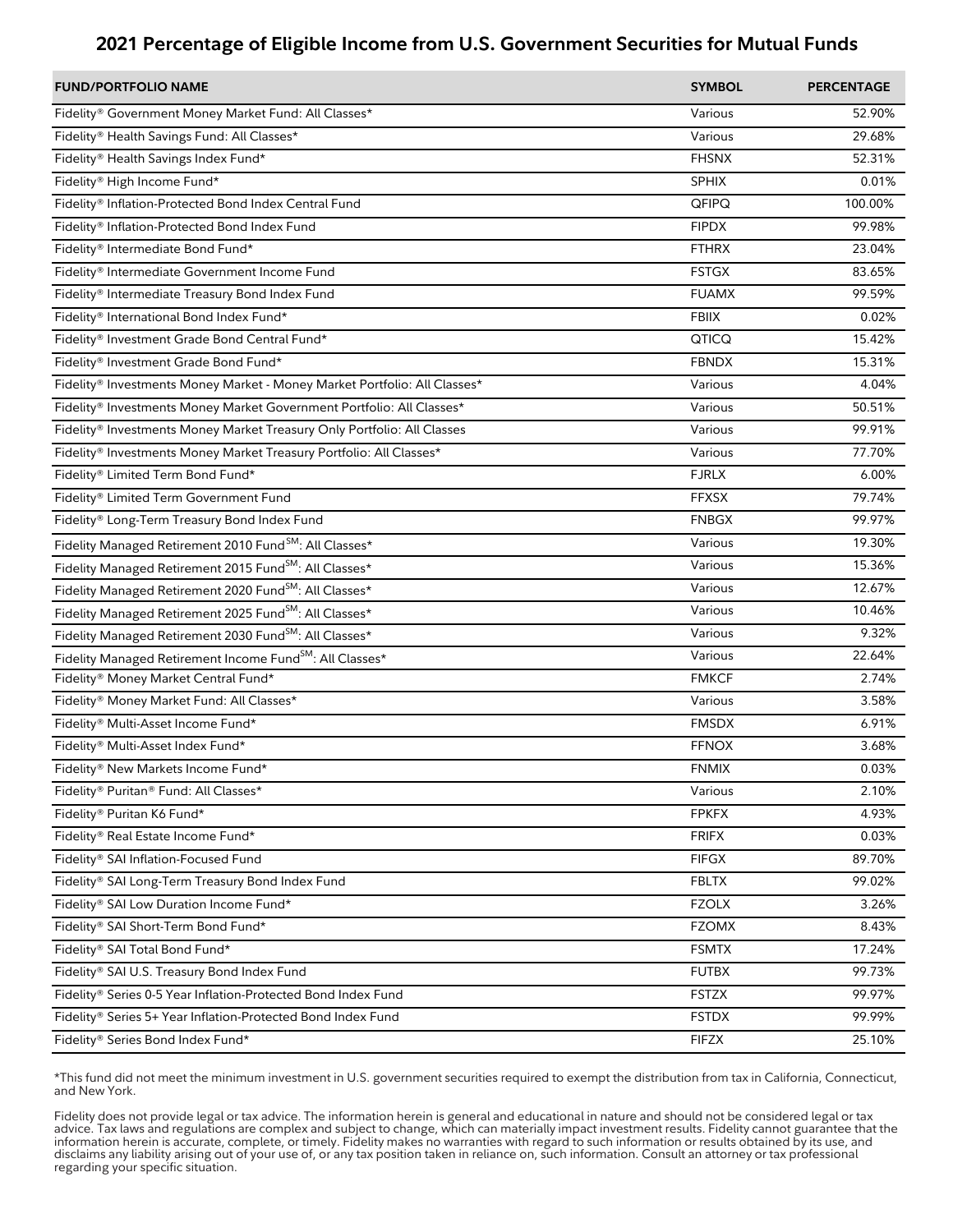| <b>FUND/PORTFOLIO NAME</b>                             | <b>SYMBOL</b> | <b>PERCENTAGE</b> |
|--------------------------------------------------------|---------------|-------------------|
| Fidelity® Series Commodity Strategy Fund*              | <b>FCSSX</b>  | 29.16%            |
| Fidelity® Series Corporate Bond Fund*                  | <b>FHMFX</b>  | 2.75%             |
| Fidelity® Series Emerging Markets Debt Fund*           | <b>FEDCX</b>  | 0.03%             |
| Fidelity® Series Government Bond Index Fund            | <b>FHNFX</b>  | 97.39%            |
| Fidelity® Series Government Money Market Fund*         | <b>FGNXX</b>  | 55.91%            |
| Fidelity® Series Inflation-Protected Bond Index Fund   | <b>FSIPX</b>  | 99.98%            |
| Fidelity® Series Investment Grade Bond Fund*           | <b>FSIGX</b>  | 19.72%            |
| Fidelity® Series Long-Term Treasury Bond Index Fund    | <b>FTLTX</b>  | 99.94%            |
| Fidelity® Series Short-Term Credit Fund*               | <b>FYBTX</b>  | 6.77%             |
| Fidelity® Series Treasury Bill Index Fund              | <b>FHQFX</b>  | 81.21%            |
| Fidelity® Short-Term Bond Fund*                        | <b>FSHBX</b>  | 10.60%            |
| Fidelity® Short-Term Bond Index Fund                   | <b>FNSOX</b>  | 46.46%            |
| Fidelity® Short-Term Treasury Bond Index Fund          | <b>FUMBX</b>  | 99.77%            |
| Fidelity Simplicity RMD 2010 FundSM*                   | <b>FIRRX</b>  | 15.22%            |
| Fidelity Simplicity RMD 2015 FundSM*                   | <b>FIRUX</b>  | 11.49%            |
| Fidelity Simplicity RMD 2020 FundSM*                   | <b>FIRWX</b>  | 8.99%             |
| Fidelity Simplicity RMD 2025 FundSM*                   | <b>FMRHX</b>  | 6.85%             |
| Fidelity Simplicity RMD FundSM*                        | <b>FIRNX</b>  | 20.09%            |
| Fidelity® Strategic Income Fund*                       | <b>FADMX</b>  | 6.89%             |
| Fidelity® Strategic Real Return Fund: All Classes*     | Various       | 27.40%            |
| Fidelity® Sustainability Bond Index Fund*              | <b>FNDSX</b>  | 23.43%            |
| Fidelity® Total Bond Fund*                             | <b>FTBFX</b>  | 18.36%            |
| Fidelity® Total Bond K6 Fund*                          | <b>FTKFX</b>  | 19.18%            |
| Fidelity® Treasury Money Market Fund: All Classes*     | Various       | 74.54%            |
| Fidelity® Treasury Only Money Market Fund              | <b>FDLXX</b>  | 96.42%            |
| Fidelity® U.S. Bond Index Fund                         | <b>FXNAX</b>  | 26.72%            |
| Strategic Advisers® Core Income Fund*                  | <b>FPCIX</b>  | 13.54%            |
| Strategic Advisers® Fidelity® Core Income Fund*        | <b>FIWGX</b>  | 20.60%            |
| Strategic Advisers® Municipal Bond Fund*               | <b>FSMUX</b>  | 2.68%             |
| Strategic Advisers® Short Duration Fund*               | <b>FAUDX</b>  | 2.98%             |
| Strategic Advisers® Tax-Sensitive Short Duration Fund* | <b>FGNSX</b>  | 39.17%            |

\*This fund did not meet the minimum investment in U.S. government securities required to exempt the distribution from tax in California, Connecticut, and New York.